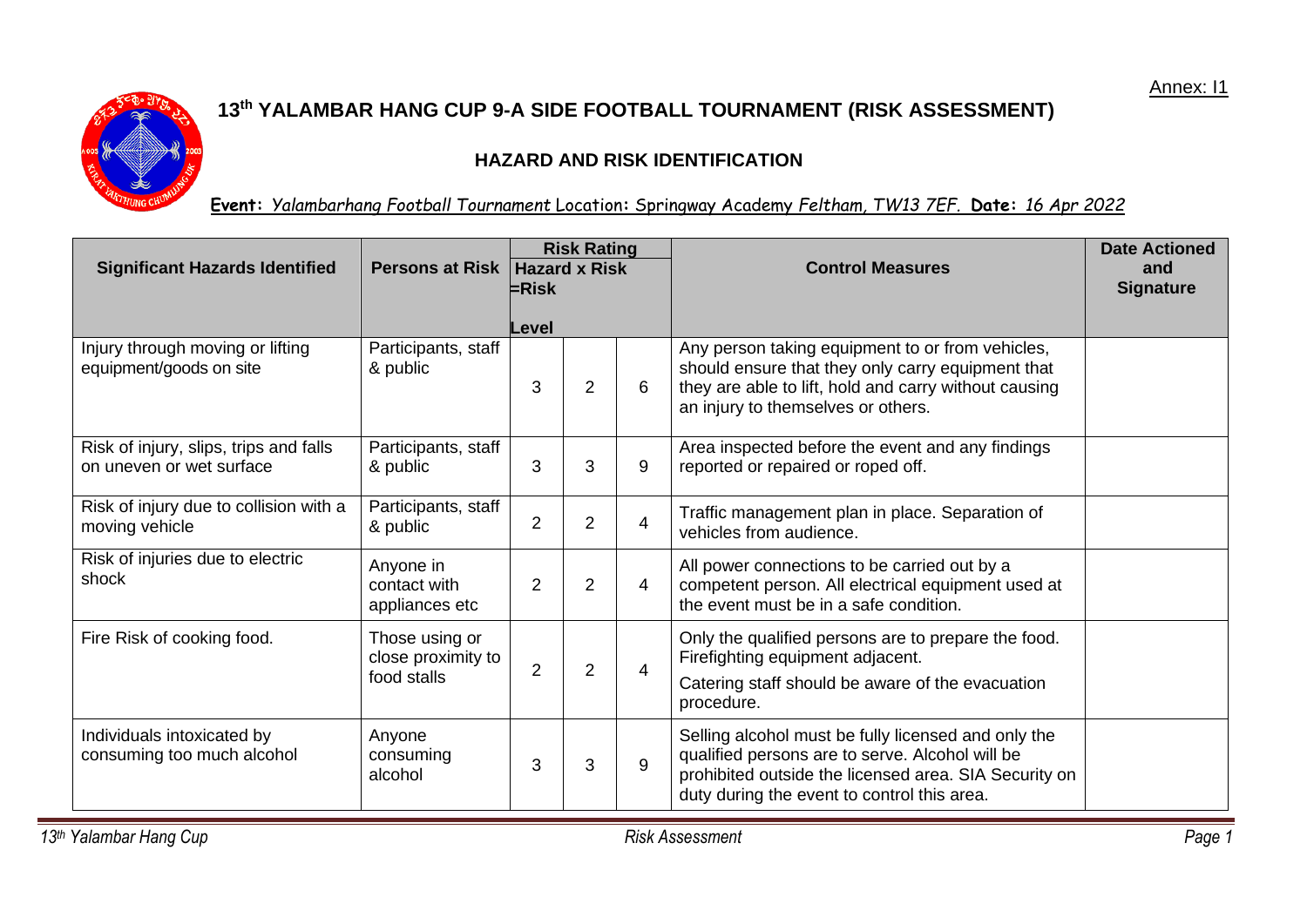## Annex: I2

| <b>Significant Hazards Identified</b>                                                            | Persons at Risk Hazard x Risk =            | <b>Risk Rating</b><br><b>Risk</b> |                |                | <b>Control Measures</b>                                                                                                                                                                        | <b>Date Actioned</b><br>and<br><b>Signature</b> |
|--------------------------------------------------------------------------------------------------|--------------------------------------------|-----------------------------------|----------------|----------------|------------------------------------------------------------------------------------------------------------------------------------------------------------------------------------------------|-------------------------------------------------|
|                                                                                                  |                                            |                                   | Level          |                |                                                                                                                                                                                                |                                                 |
| Food poisoning from incorrectly<br>prepared, handled or stored food                              | Food consumers                             | 3                                 | 3              | 9              | Preparation and cooking food must be carried out by<br>competent personnel. Ambulance to be called in the<br>event of worse incident.                                                          |                                                 |
| Adverse weather closing in<br>resulting in drop of temperature,<br>hypothermia, high winds, etc. | Participants, staff<br>and public          | $\overline{2}$                    | 3              | 6              | Check weather forecast 72, 48 and 24 hours before<br>the event; Tournament organisers, can cancel the<br>tournament in extreme weather conditions. The<br>interests and safety of the player.  |                                                 |
| Uneven ground, or presence of<br>holes/divots                                                    | All participants/<br>players               | $\overline{2}$                    | $\overline{2}$ | 4              | The governing body will consult with the referee if<br>there is any concern regarding the state of the pitch.                                                                                  |                                                 |
| Balls, too hard/damaged                                                                          | All participants/<br>players               | $\overline{2}$                    | $\overline{2}$ | 4              | Balls pumped to the appropriate pressure. Referee<br>checks this at the start, and throughout the game.                                                                                        |                                                 |
| Inppropriate footwear for conditions<br>(danger of slipping/risk of injury                       | All participants/<br>players               | $\overline{2}$                    | $\overline{2}$ | $\overline{4}$ | Referees check footwear for sharp studs before<br>matches.                                                                                                                                     |                                                 |
| Physical injuries from normal play                                                               |                                            | $\overline{2}$                    | 3              | 6              | Players should warm up and cool down properly<br>before and after matches.                                                                                                                     |                                                 |
| Dehydration                                                                                      | All participants/<br>players and<br>public | 3                                 | 3              | 9              | Drinks are provided by individual players<br>Drinks are also available for purchase at the event<br>area.                                                                                      |                                                 |
| Crowd control / Spectators                                                                       | Participants, staff<br>and public          | 3                                 | 3              | 9              | Assistance officials to monitor any issues and<br>incidents and report them to the event manager for<br>additional security. Police assistance to be called in<br>the event of worse incident. |                                                 |